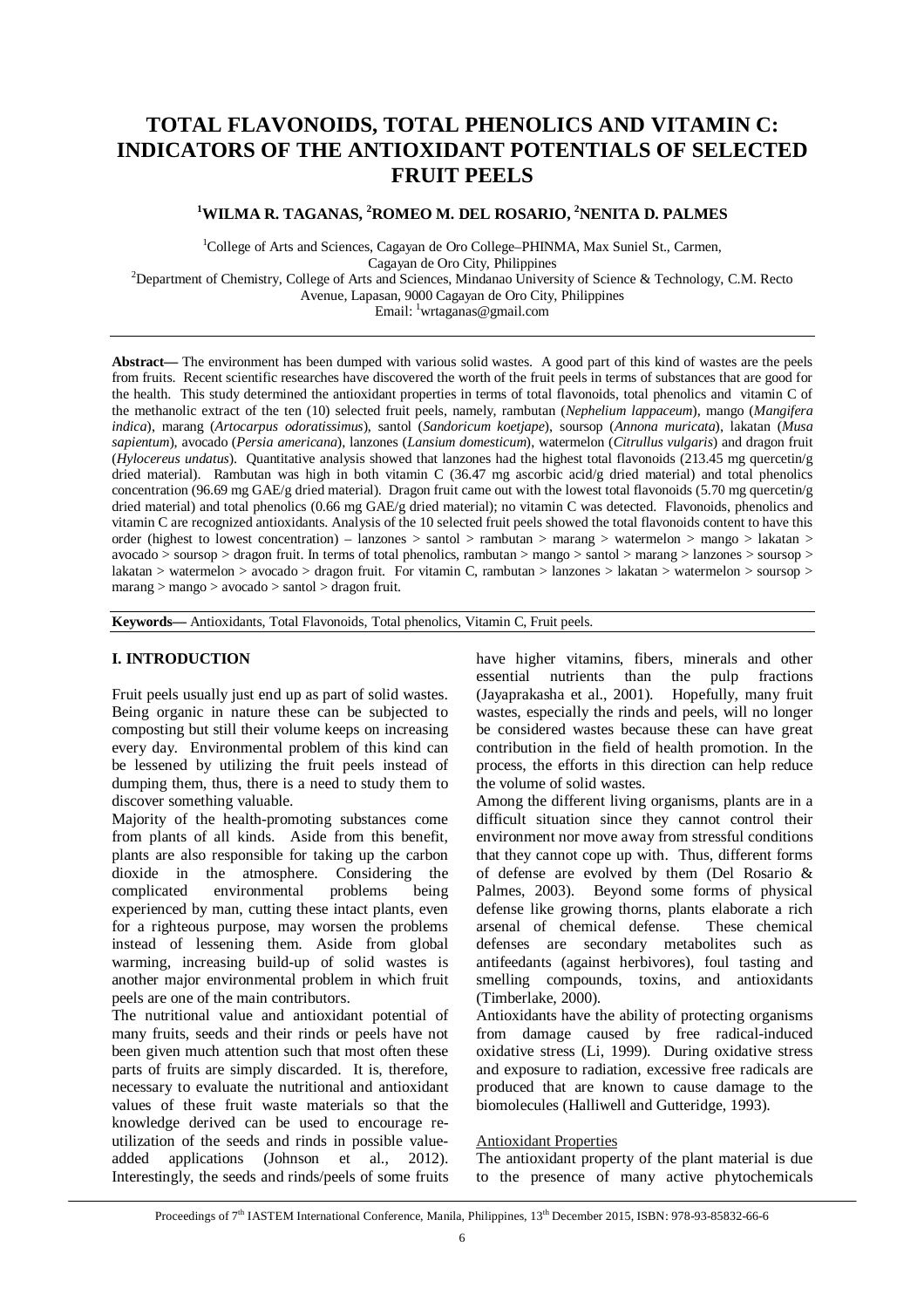including vitamins, flavonoids, terpenoids, carotenoids, coumarins, curcumins, lignin, saponin, plant sterol, and more (Lucia et al., 2008). It is an inherent property of most living organisms to produce substances such as hormones in humans that are necessary to regulate body processes. If human beings can produce antibodies to fight foreign microbes, plants as well have phytochemicals that are considered to be very powerful to combat diseases in humans and even preventing their occurrence.

### Phenolics and flavonoids.

As stated by Goyal et al. (2010), the antioxidant activity of phenolic compounds is mainly due to their redox properties, which can play an important role in absorbing and neutralizing free radicals, quenching singlet and triplet oxygen or decomposing peroxides. In this respect, polyphenolic compounds like flavonoids and phenolic acids commonly found in plants have been reported to have multiple biological effects, including an antioxidant activity.

Flavonoids are a group of polyphenolic compounds naturally present in most edible fruits and vegetable plants. They are secondary plant metabolites and are natural antioxidants which help to maintain the body's health and to protect against diseases. They also exhibit detoxifying properties due to their metal chelating capabilities. Epidemiological and clinical studies have provided evidence of a potential role for flavonoids in lowering the risk of coronary heart diseases prevention, cardiovascular diseases, Alzheimer's disease, neurodegenerative diseases, diabetes, osteoporosis, and lung cancer (Lampila *et al. ,*2009).

Vitamin C (L-ascorbic acid) is an essential cofactor for enzymatic reactions required for collagen hydroxylation, carnitine biosynthesis, and norepinephrine formation (Levine et al. 1999). Vitamin C also functions as a chemical reducing agent or antioxidant. Unlike most mammals, humans do not synthesize ascorbate de novo, and the vitamin must be ingested (Nishikimi et al. 1994).

### **II. DETAILS EXPERIMENTAL**

### *2.1. Plant material*

Ripe intact fruit samples, namely, rambutan (*Nephelium lappaceum*), mango (*Mangifera indica*), marang (*Artocarpus odoratissimus*), santol (*Sandoricum koetjape*), soursop (*Annona muricata*), lakatan (*Musa sapientum*), *americana*), lanzones (*Lansium domesticum*), watermelon (*Citrullus vulgaris*) and dragon fruit (*Hylocereus undatus*) were purchased from the fruit stands (Fig.1) in Cagayan de Oro City in May 2014 . Each ripe fruit was washed using detergent with gentle brushing (Fig.2) under running tap water followed by rinsing with distilled water. The fruits were then allowed to drain, after which careful removal of peels was done (Fig.3). The peels were

cut into small pieces using a clean knife. Drying of the plant materials in an air-conditioned laboratory was done for a period of 10 to 12 days. The dried peels were then subjected to further particle size reduction by milling using an electric mill.



Fig.1 Intact fruits Fig.2 Thorough Fig.3 Peeling washing

## *2.2. Preparation of Plant Extracts*

Twenty (20) grams of dried powdered fruit peels were soaked with 300 mL of methanol for 12 hours with occasional shaking. This mixture was filtered and the filtrate was set aside. The residue was again soaked with another 300 mL of methanol for one hour and the filtrate was collected. The residue was soaked again with 300 mL methanol, and filtered. The filtrates were then combined and concentrated to about 200 mL using the rotary evaporator.

## *2.3. Crude Extract Concentration*

Twenty (20) ml of extract solution was pipetted into a pre-weighed aluminum dish. This dish was placed in an oven to evaporate the methanol at a temperature three degrees  $(3^0)$  higher than the boiling point of methanol. Repeated oven drying and weighing were done until constant weight of the solids was achieved. The concentration of the crude extract was calculated by dividing the mass of the residue by the volume of sample (20 mL). A dilution of 1mg/mL was prepared for the subsequent tests.

# *2.4 Total Flavonoids*

The total flavonoids of the fruit peel was determined with the use of aluminum chloride  $(AlCl<sub>3</sub>)$  method using quercetin as the standard. One (1) mL of the methanolic extract was diluted to 10 mL solution. One (1) mL of diluted solution was added with 5 mL distilled water followed by addition of 300 µL of 5% NaNO2. The mixture was incubated at room temperature for 5 minutes. After the incubation period, about  $0.60$  mL of AlCl<sub>3</sub> solution was added. Further incubation was done for a period of 6 minutes to allow the chemical reaction to take place completely. It was then treated with 2 mL of 1 mmole NaOH then diluted with 1.1 mL of distilled water and incubated further for 20 minutes at room temperature. The absorbance was read at 510 nm using UV-Vis spectrophotometer. The total flavonoids was then calculated from a quercetin standard curve. Triplicates were made for each fruit peel sample.

### *2.5 Total Phenolics.*

The total phenolics of the fruit peel was determined using the Folin-Ciocalteu (FC) reagent method with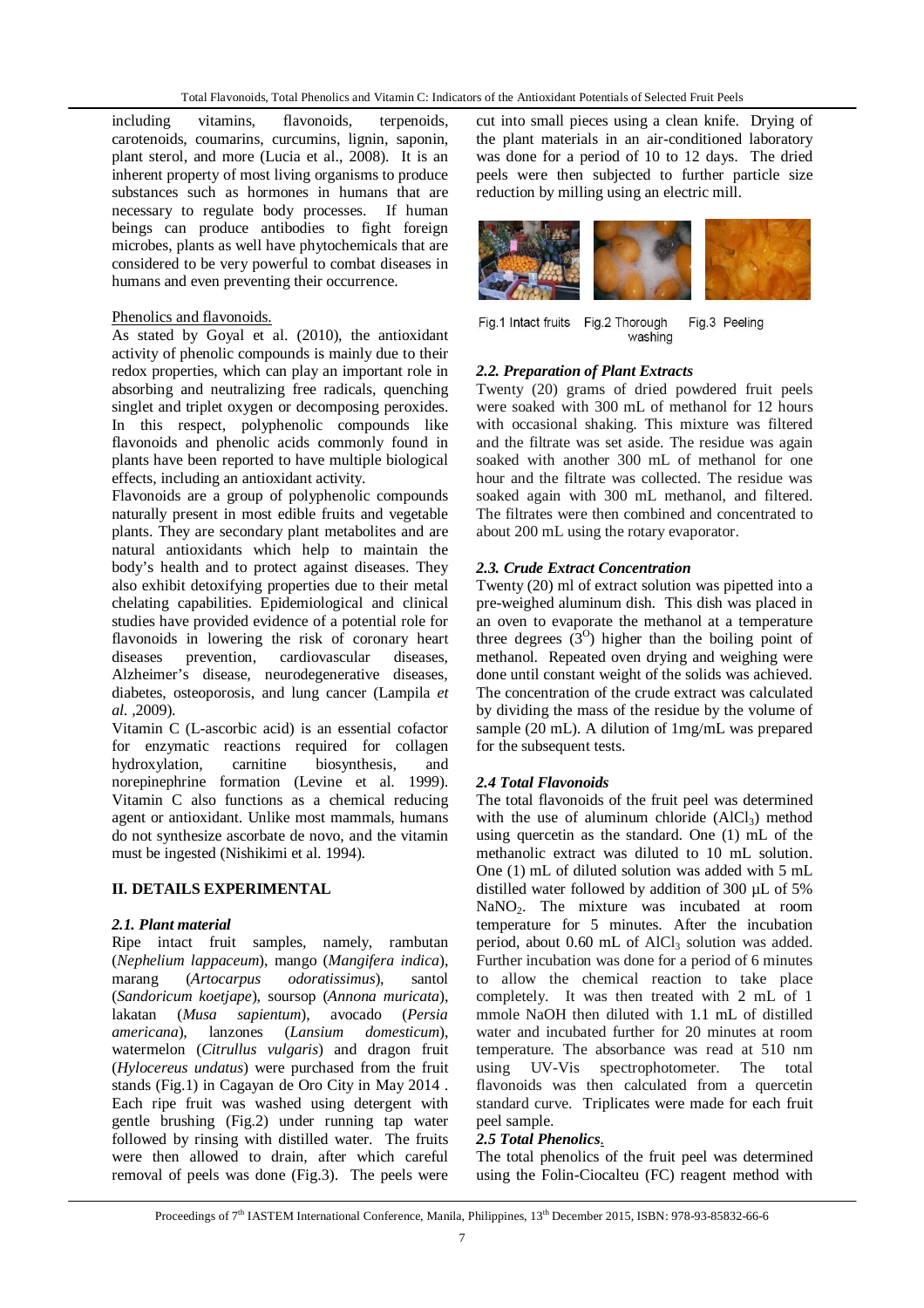slight modification. A volume of 2.0 mL of extract was mixed with 2.0 mL of FC reagent (previously diluted 1:1 with distilled water) and incubated for 5 minutes at room temperature. Then, 4 mL of 2% Na<sub>2</sub>CO<sub>3</sub> solution was added. The absorbance was read at 730 nm after incubation for 10 minutes. Gallic acid was used as the standard. The total phenolics, expressed as milligrams gallic acid equivalent (GAE) per gram of dried material, was determined from the prepared calibration curved. Triplicates were made for each fruit peel sample.

## *2.6 Vitamin C*

The vitamin C content of the aqueous extract was determined using the method demonstrated by Benderitter et al.,1998. Briefly, 75 µL DNPH (2 g dinitrophenyl hydrazine, 230 mg thiourea and 270 mg CuSO4.5H2O in 100mL of 5M H2SO4) was added to 500 µL reaction mixture of 300 µL appropriate dilution of hydrophilic extract with 100 µL of 13.3% trichloroacetic acid and distilled water. The reaction mixture subsequently incubated for 3 hours at  $37^0C$ , then 0.5mL of 65%  $H2SO<sub>4</sub>$  (v/v) was added to the medium, and the absorbance was measured at 520 nm, and the vitamin C content of the sample was then subsequently calculated from the calibration curve prepared with ascorbic acid as standard.

### **III. RESULTS AND DISCUSSION**

### *3.1 Total Flavonoids*

As shown in Table 1, among the 10 fruit peels, lanzones has the highest concentration (213.45 mg quercetin/g dried material) of total flavonoids which is very much higher than those of santol and rambutan having total flavonoid concentrations of only 55.97 and 51.24, respectively. Dragon fruit showed the lowest concentration with only 5.71.

**Table 1.** Total flavonoids, total phenolics and vitamin C concentration of the ten selected fruit peels.

| Fruit<br>peels | <b>Total</b><br>flavonoids | <b>Total</b><br>phenolics | Vitamin<br>C |
|----------------|----------------------------|---------------------------|--------------|
| Avocado        | 13.70                      | 1.70                      | 2.03         |
| Dragon fruit   | 5.71                       | 0.66                      | $-0.85$      |
| Lakatan        | 18.60                      | 4.24                      | 17.60        |
| Lanzones       | 213.45                     | 9.42                      | 19.65        |
| Mango          | 18.60                      | 56.12                     | 4.60         |
| Marang         | 25.44                      | 17.77                     | 5.81         |
| Rambutan       | 51.24                      | 96.69                     | 36.48        |
| Santol         | 55.97                      | 23.53                     | 1.92         |
| Soursop        | 12.12                      | 6.64                      | 8.05         |
| Watermelon     | 23.27                      | 2.01                      | 12.43        |

Total flavonoids expressed in mg quercetin/g dried material Total phenolics expressed in mg GAE/g dried material Vitamin C expressed in mg ascorbic acid/g dried material

#### *3.2. Total Phenolics*

The fruit peels of rambutan contain the highest total phenolics ((96.69 mg GAE/g dried material) followed

by mango (56.12) then santol (23.53) and marang (17.77). Lanzones ranks fifth with 9.42, this is unlike its total flavonoids having the highest concentration among the ten fruit peels.

The antioxidant activity of phenolics is mainly because of their redox properties, which allow them to act as reducing agents, hydrogen donors, singlet oxygen quenchers and metal chelators (Rice-Evans, 1995).

## *3.3 Vitamin C*

The vitamin C concentration shown in Table 1 indicates that rambutan peels are high in vitamin C with 36.48 mg ascorbic acid/g dried material while lanzones has 19.65, a difference of almost half of that of rambutan. Lakatan and watermelon have concentrations 17.60 and 12.43, respectively. Peels of santol contain the lowest vitamin C concentration (1.92), and nothing was found in dragon fruit peels.

Figure 4 summarizes all the data in a bar chart. It shows that rambutan is consistently high in total phenolics and vitamin C concentration. This is interesting because, so far, rambutan peels have not been known to have been utilized for any healthpromoting purposes.



**Fig.4. Comparison of the total flavonoids, total phenolics and Vitamin C concentration of the selected fruit peels.**

### **CONCLUSIONS**

With the use of accepted methods, this study has shown that the peels of the commonly eaten fruits are potential sources of antioxidants. Of the ten selected fruit peels, rambutan has high contents of total phenolic compounds and vitamin C while lanzones is very high in total flavonoids. Therefore, utilizing these peels as sources of antioxidants is more beneficial instead of dumping them as solid wastes.

Proceedings of 7<sup>th</sup> IASTEM International Conference, Manila, Philippines, 13<sup>th</sup> December 2015, ISBN: 978-93-85832-66-6